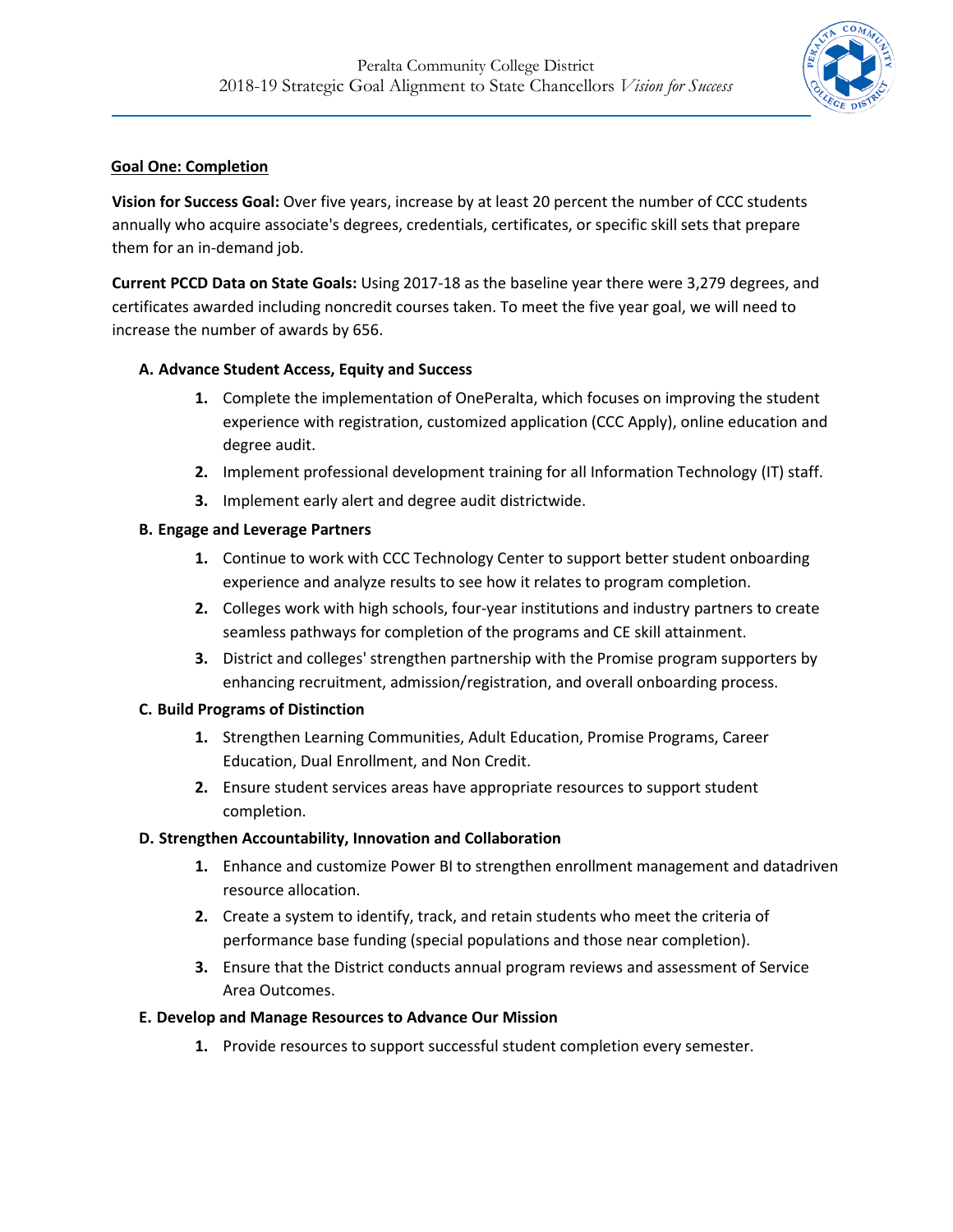**2.** Strengthen the Peralta Foundation to increase financial resources to support successful student completion beginning immediately.

### **Goal Two: Transfer**

**Vision for Success Goal:** Over five years, increase by 35 percent the number of CCC students systemwide transferring annually to a UC or CSU.

**Current PCCD Data on State Goals:** In 2017-18, the number of Peralta transfer students receiving an AS-T or and AA-T was 1568. In order to meet the 35% increase in transfers districtwide, we will need to transfer an additional 548 students.

## **A. Advance Student Access, Equity and Success**

- **1.** Implement auto awarding degrees by Fall 2020.
- **2.** Increase the number of ADT's (Associate Degree for Transfer to CSU) beginning Spring 2020.

## **B. Engage and Leverage Partners**

- **1.** Increase the number of four-year institution partners (including private and independent colleges and Historically Black Colleges and Universities at least two per academic year.
- **2.** Increase collaboration with UC and CSU partners to develop 2+2+2 pathways that lead to transfer to UC and/or CSU by 2020.

#### **C. Build Programs of Distinction**

- **1.** Strengthen Learning Communities, Adult Education, Promise Programs, Career Education, Dual Enrollment, and Non Credit.
- **2.** Ensure academic programs and student services areas have appropriate resources to support student completion.

#### **D. Strengthen Accountability, Innovation and Collaboration**

- **1.** Enhance and customize Power BI to strengthen enrollment management and datadriven resource allocation.
- **2.** Support the implementation of Guided Pathways to increase student transfer to UC and/or CSU, independent and private colleges, and Historically Black Colleges and Universities.

## **E. Develop and Manage Resources to Advance Our Mission**

- **1.** Complete the implementation of OnePeralta, which focuses on improving the student experience related to registration, customized application (CCC Apply), online education.
- **2.** Provide resources to support successful student completion.
- **3.** Strengthen the Peralta Foundation to increase financial resources to support students' successful completion.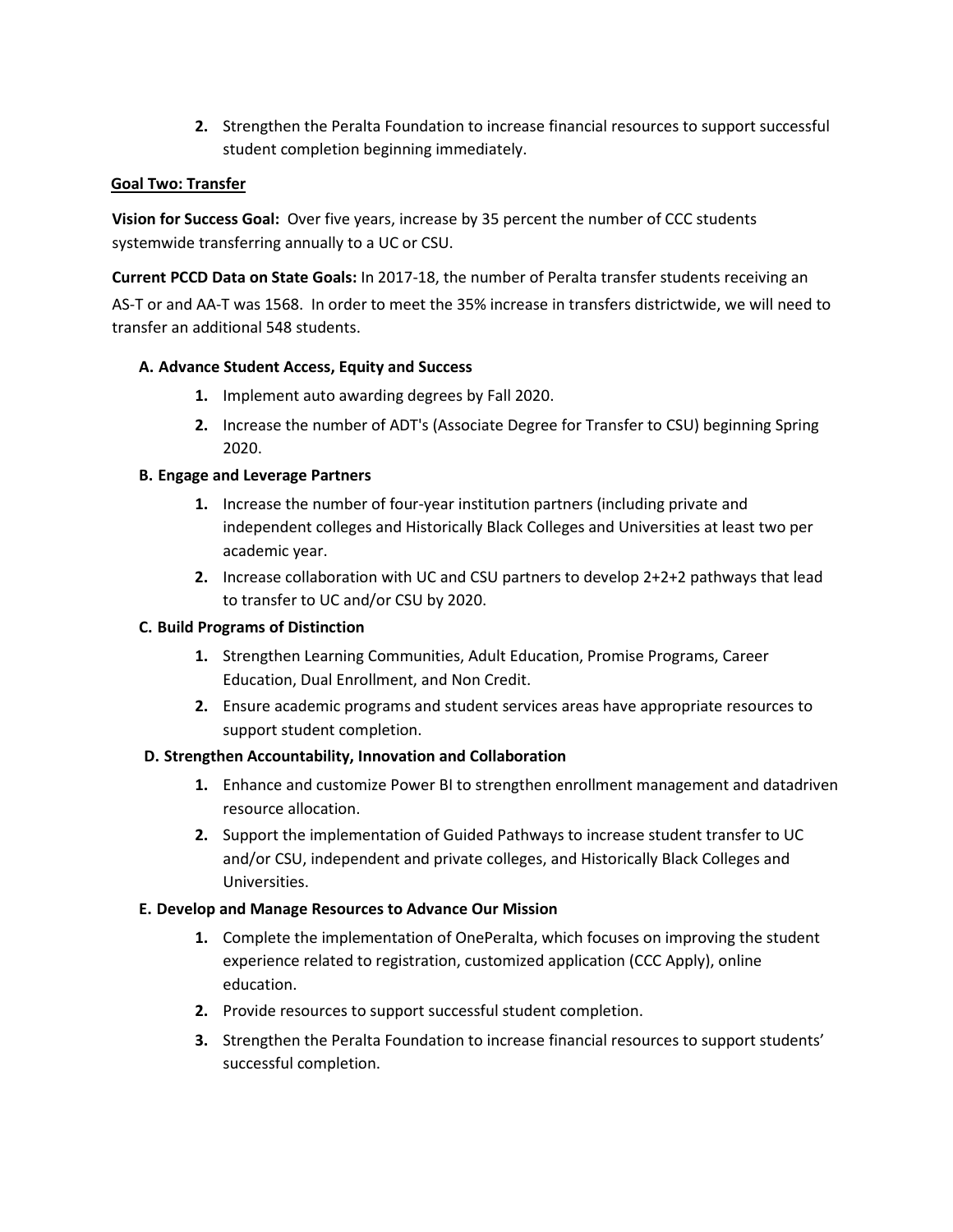### **Goal Three: Decrease Units**

**Vision for Success Goal:** Decrease the average number of units accumulated by CCC students earning associate's degrees from approximately 87 total units (the most recent system-wide average) to 79 total units—the average among the quintile of colleges showing the strongest performance on this measure.

**Current PCCD Data on State Goals:** Our current estimate in reviewing associate degrees conferred for 2017-18 shows on average our students have 93 cumulative units. We will reduce it by 14 units over the next 5 years.

## **A. Advance Student Access, Equity and Success**

- **1.** Implement a degree planner and an audit system by Spring 2020.
- **2.** Ensure 100% of students have accurate SEPs (Student Educational Plan) by Spring 2020.
- **3.** Increased development of ADTs by four (4) each academic year.
- **4.** Implement Guided Pathways and revise high-unit degrees to focus on well-sequenced pathway programs through Guided Pathways by Fall 2020.
- **5.** Educate students more effectively regarding the financial aid implications of high unit accumulation by each college conducting two Financial Aid workshops on this topic per academic year and clearly posting this to each college's financial aid website immediately.

#### **B. Engage and Leverage Partners**

- 1. Collaborate with Counseling Departments to increase frequency of districtwide professional development training for counselors and advisors to ensure all students are receiving accurate, timely, and consistent information.
- 2. Collaborate with Counseling Departments to develop a districtwide policy and procedures manual for advisement by Spring 2020.

#### **C. Build Programs of Distinction**

1. Align all academic programs to Guided Pathways model and leverage dual enrollment to decrease time for student completion.

#### **D. Strengthen Accountability, Innovation and Collaboration**

- **1.**Sequence course offerings across academic programs for student completion in a timely manner.
- **2.**Strengthen collaboration across academic departments to streamline curriculum processes.

#### **E. Develop and Manage Resources to Advance Our Mission**

**1.** Eliminate unnecessary process or procedures thereby allowing faculty, staff and administrators at each College to focus on the review, revision, or development of programs with reasonable units for completion.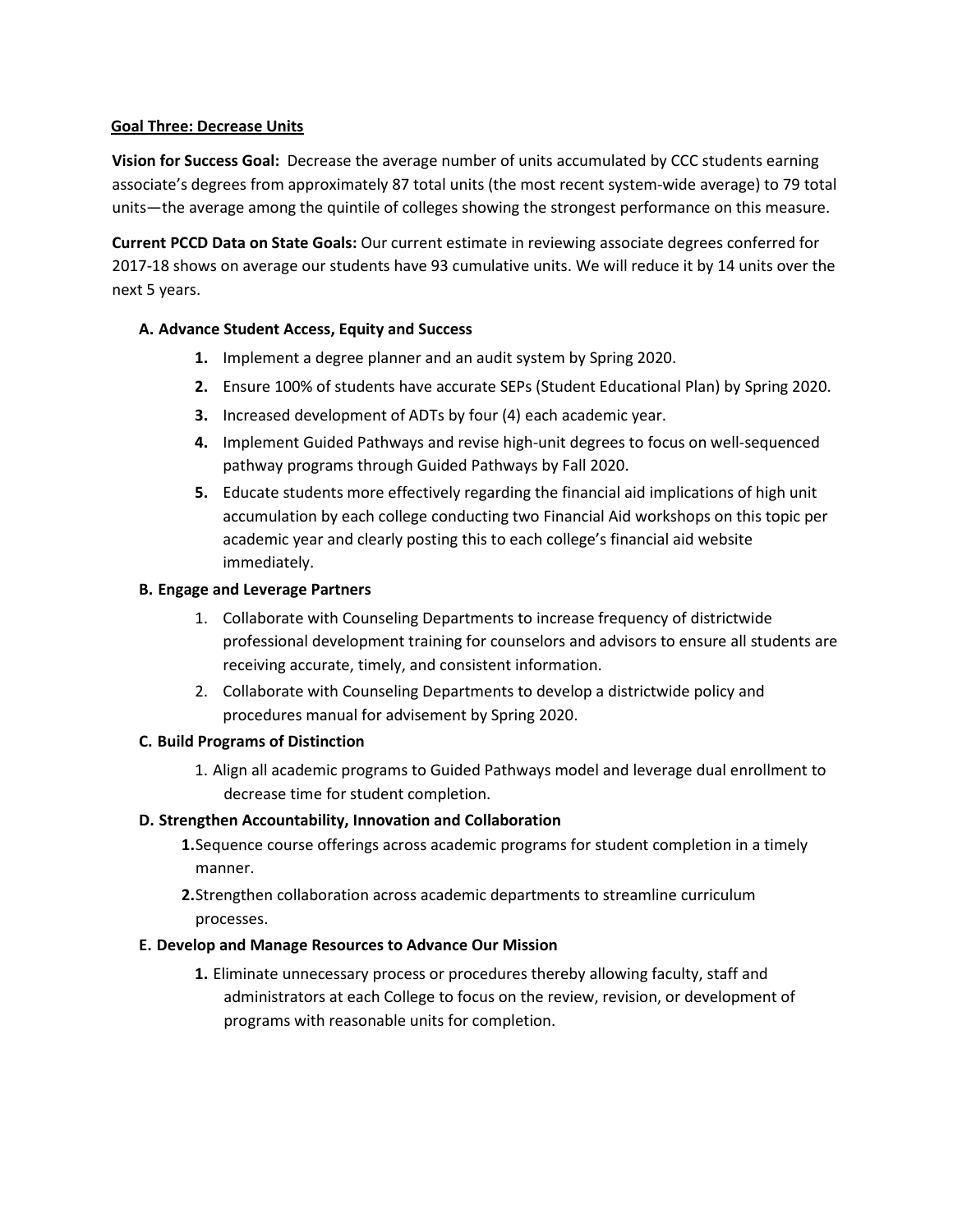### **Goal Four: Career Education**

**Vision for Success Goal:** Increase the percent of exiting career technical education students who report being employed in their field of study from the most recent statewide average of 60% to an improved rate of 69%—the average among the quintile of colleges showing the strongest performance on this measure.

**Current PCCD Data on State Goals:** Peralta's current average is 70% based upon 2017-18 data reflected in the CTEOS survey. Over the next 5 years, we will increase by 12.8% or more.

## **A. Advance Student Access, Equity and Success**

- **1.** Align current and new CE curriculum with industry required skills to ensure that PCCD students are industry-ready upon completion of the programs.
- **2.** Utilize active CE advisory committees to create employment pathways at each College.

#### **B. Engage and Leverage Partners**

- **1.** Leverage partnerships with local companies like Facebook, Apple, Google, Kaiser Permanente and other to increase CE awareness and develop students' in-demand skills through internships.
- **2.** Use LMI (Labor Market Index), Center for Excellence, SWP data source to ensure that CE course offerings and programs at the colleges to align with regional industry and occupation needs.

### **C. Build Programs of Distinction**

- 1. Offer CE certificate programs with work-based learning or internships, and include flexible class schedules that allow certificate completion.
- 2. Increase number of CE courses based on industry demand, with a focus on career pathways to employment.

#### **D. Strengthen Accountability, Innovation and Collaboration**

- 1. Leverage SWP or CCC to create accurate and easy data access to students' employment data.
- 2. Enhance District research, IT and data access capacity for CE. Align data needs with the SWP and other state-wide indicators to eliminate unnecessary detours to get data.

## **E. Develop and Manage Resources to Advance Our Mission**

- 1. Develop District partners with the CCCCO and other state-wide agencies to develop mechanisms to obtain employment data of our students.
- 2. Align Strong Workforce (local and regional), Perkins, Adult Education, CTE online funding to increase student enrollment in CE programs and ensure student successful completion.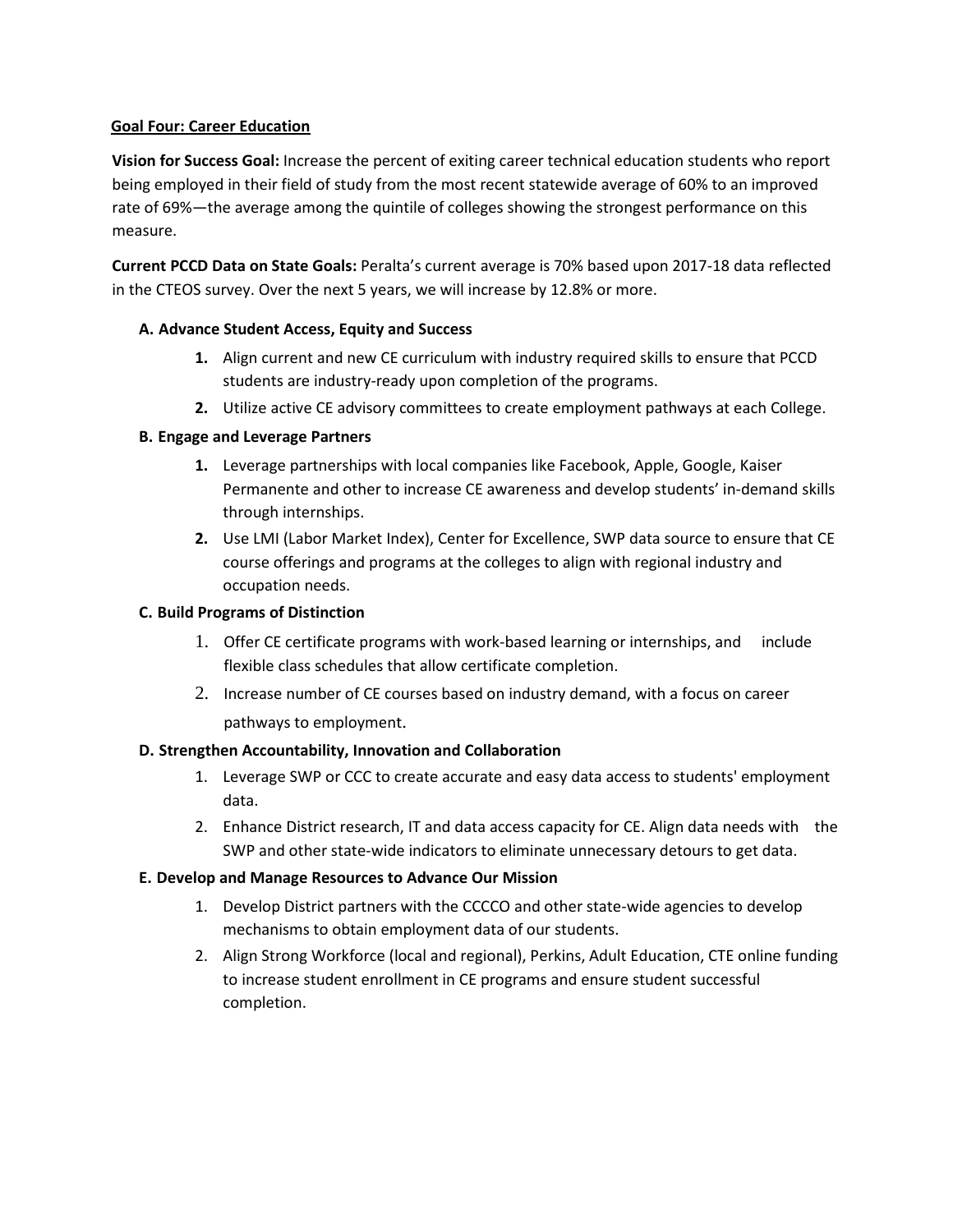## **Goal Five: Equity**

**Vision for Success Goal:** Reduce equity gaps across all of the above measures through faster improvements among traditionally underrepresented student groups, with the goal of cutting achievement gaps by 40% within 5 years and fully closing those achievement gaps within 10 years.

**Current PCCD Data on State Goals:** Institutional research just completed a 2017-18 districtwide disproportion study to review the measures listed above to serve as a baseline. We will utilize all four colleges' data to identify equity gaps for degree completion.

## **A. Advance Student Access, Equity and Success**

- **1.** Adopt and integrate CCC Technology initiatives like MyPath to improve application process.
- **2.** Implement technology and processes that increase FAFSA Application completion and shorter award time for Pell Grants and other funds.
- **3.** Increase degree and certificate completion for underserved populations through Guided and Student Equity and Achievement activities for example, early alert, embedded counseling, tutoring, mentoring.

#### **B. Engage and Leverage Partners**

- **1.** Work with CCC Technology Center to support better student onboarding experience and analyze data in relation to program completion.
- **2.** Leverage community and industry partnerships to expand resources and raise funds to address unmet needs of underserved student populations and support Student Equity Achievement programs such as Puente, Umoja, APASS, First Year Experience, Promise Programs, Formerly Incarcerated, Foster Youth, Undocumented Community Resource Centers, expansion of Food Pantries and other Affordability programs.

#### **C. Build Programs of Distinction**

1. Strengthen Student Equity Achievement programs such as Puente, Umoja, APASS, First Year Experience, Promise Programs, Formerly Incarcerated, Foster Youth, Undocumented Community Resource Centers, expansion of Food Pantries and other Affordability programs.

#### **D. Strengthen Accountability, Innovation and Collaboration**

- **1.** Enhance and customize Power BI to strengthen enrollment management and datadriven resource allocation.
- **2.** Create a system to identify, track, and retain students who meet the criteria of performance base funding (special populations and those near completion).
- **3.** Provide districtwide culturally responsive customer service training for Business Services, Financial Aid, HR, Admissions & Records, Counseling, and front-line staff in academic year 2019-20.
- **4.** Provide districtwide equity focused professional development training to increase culturally responsive student services and instruction.